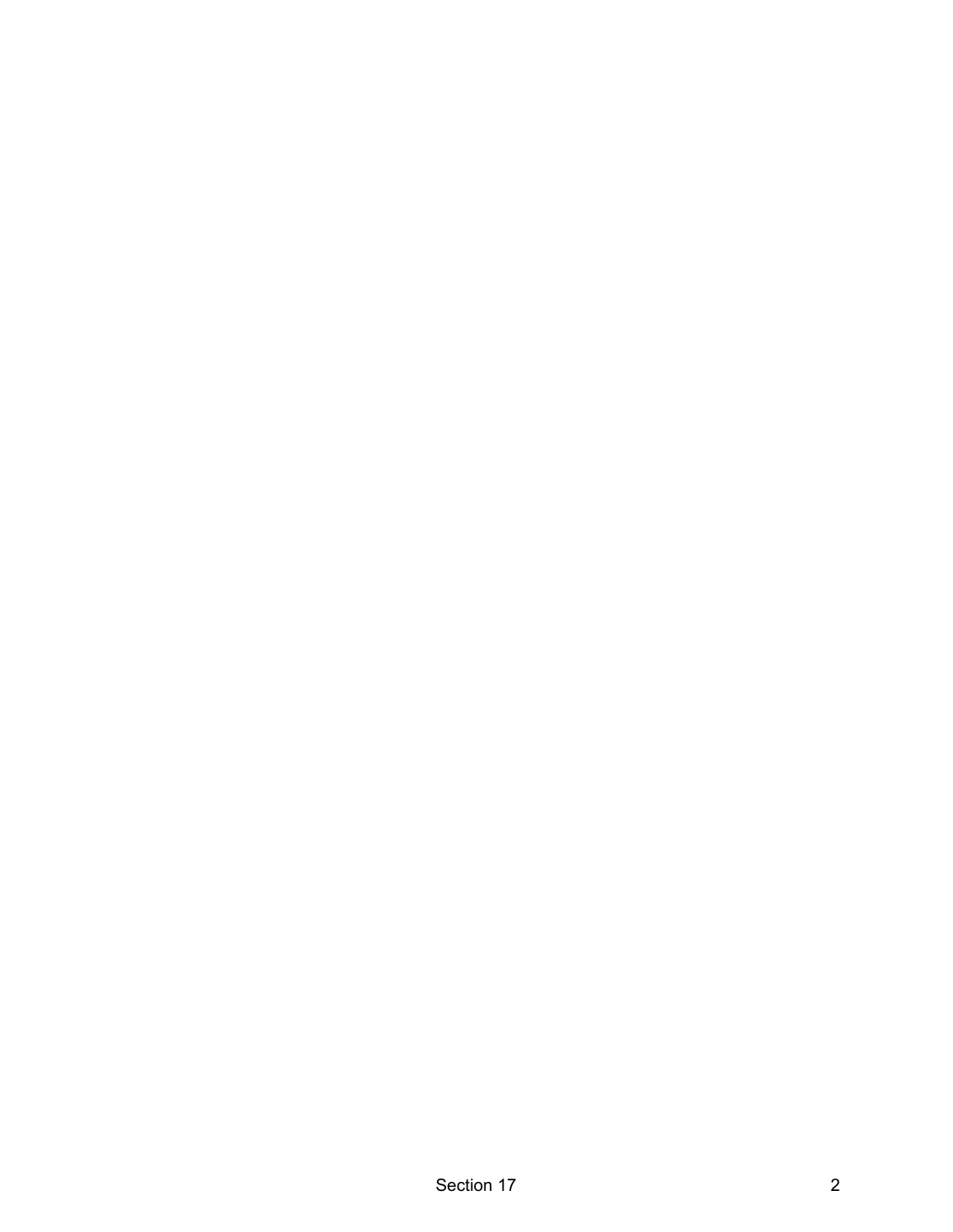### **CITY OF PHILADELPHIA**

#### **DEPARTMENTAL SUMMARY BY FUND**

#### **FISCAL 2019 OPERATING BUDGET**

| Department<br>No.<br>Office of Property Assessment |                       |            |                                                          |                      |                      |                      |                      |                    |  |
|----------------------------------------------------|-----------------------|------------|----------------------------------------------------------|----------------------|----------------------|----------------------|----------------------|--------------------|--|
|                                                    |                       |            |                                                          |                      |                      |                      |                      | 59                 |  |
|                                                    |                       |            |                                                          | Fiscal 2017          | Fiscal 2018          | Fiscal 2018          | Fiscal 2019          | Increase           |  |
|                                                    |                       |            |                                                          | Actual               | Original             | Estimated            | Proposed             | or                 |  |
| No.                                                | Fund                  | Class      | Description                                              | Obligations          | Appropriation        | Obligations          | <b>Budget</b>        | (Decrease)         |  |
| (1)                                                | (2)                   | (3)        | (4)                                                      | (5)                  | (6)                  | (7)                  | (8)                  | (9)                |  |
| 01                                                 |                       | 100        | <b>Employee Compensation</b>                             |                      |                      |                      |                      |                    |  |
|                                                    | General               | a)         | <b>Personal Services</b>                                 | 11,324,075           | 11,313,100           | 11,483,381           | 11,890,699           | 407,318            |  |
|                                                    |                       | b)         | <b>Employee Benefits</b>                                 |                      |                      |                      |                      |                    |  |
|                                                    |                       | 200        | Purchase of Services                                     | 1,123,780<br>122,316 | 1,828,126<br>716,600 | 1,693,126<br>573,123 | 1,903,126<br>716,600 | 210,000<br>143,477 |  |
|                                                    |                       | 300<br>400 | <b>Materials and Supplies</b><br>Equipment               | 124,206              | 66,000               | 66,000               | 106,000              | 40,000             |  |
|                                                    |                       | 500        | Contributions, etc.                                      |                      |                      |                      |                      |                    |  |
|                                                    |                       | 800        | Payments to Other Funds                                  |                      |                      |                      |                      |                    |  |
|                                                    |                       |            | Total                                                    | 12,694,377           | 13,923,826           | 13,815,630           | 14,616,425           | 800,795            |  |
|                                                    |                       | 100        | <b>Employee Compensation</b>                             |                      |                      |                      |                      |                    |  |
|                                                    |                       | a)         | <b>Personal Services</b>                                 |                      |                      |                      |                      |                    |  |
|                                                    |                       | b)         | <b>Employee Benefits</b>                                 |                      |                      |                      |                      |                    |  |
|                                                    |                       | 200        | Purchase of Services                                     |                      |                      |                      |                      |                    |  |
|                                                    |                       | 300        | Materials and Supplies                                   |                      |                      |                      |                      |                    |  |
|                                                    |                       | 400        | Equipment                                                |                      |                      |                      |                      |                    |  |
|                                                    |                       | 500        | Contributions, etc.                                      |                      |                      |                      |                      |                    |  |
|                                                    |                       | 800        | Payments to Other Funds                                  |                      |                      |                      |                      |                    |  |
|                                                    |                       |            | Total                                                    |                      |                      |                      |                      |                    |  |
|                                                    |                       | 100        | <b>Employee Compensation</b>                             |                      |                      |                      |                      |                    |  |
|                                                    |                       | a)         | <b>Personal Services</b>                                 |                      |                      |                      |                      |                    |  |
|                                                    |                       | b)         | <b>Employee Benefits</b><br>Purchase of Services         |                      |                      |                      |                      |                    |  |
|                                                    |                       | 200<br>300 | Materials and Supplies                                   |                      |                      |                      |                      |                    |  |
|                                                    |                       | 400        | Equipment                                                |                      |                      |                      |                      |                    |  |
|                                                    |                       | 500        | Contributions, etc.                                      |                      |                      |                      |                      |                    |  |
|                                                    |                       | 800        | Payments to Other Funds                                  |                      |                      |                      |                      |                    |  |
|                                                    |                       |            | Total                                                    |                      |                      |                      |                      |                    |  |
|                                                    |                       | 100        | <b>Employee Compensation</b>                             |                      |                      |                      |                      |                    |  |
|                                                    |                       | a)         | <b>Personal Services</b>                                 |                      |                      |                      |                      |                    |  |
|                                                    |                       | b)         | <b>Employee Benefits</b>                                 |                      |                      |                      |                      |                    |  |
|                                                    |                       | 200        | <b>Purchase of Services</b>                              |                      |                      |                      |                      |                    |  |
|                                                    |                       | 300        | <b>Materials and Supplies</b>                            |                      |                      |                      |                      |                    |  |
|                                                    |                       | 400        | Equipment                                                |                      |                      |                      |                      |                    |  |
|                                                    |                       | 500        | Contributions, etc.                                      |                      |                      |                      |                      |                    |  |
|                                                    |                       | 800        | Payments to Other Funds<br>Total                         |                      |                      |                      |                      |                    |  |
|                                                    |                       |            |                                                          |                      |                      |                      |                      |                    |  |
|                                                    |                       | 100<br>a)  | <b>Employee Compensation</b><br><b>Personal Services</b> |                      |                      |                      |                      |                    |  |
|                                                    |                       | b)         | <b>Employee Benefits</b>                                 |                      |                      |                      |                      |                    |  |
|                                                    |                       | 200        | Purchase of Services                                     |                      |                      |                      |                      |                    |  |
|                                                    |                       | 300        | Materials and Supplies                                   |                      |                      |                      |                      |                    |  |
|                                                    |                       | 400        | Equipment                                                |                      |                      |                      |                      |                    |  |
|                                                    |                       | 500        | Contributions, etc.                                      |                      |                      |                      |                      |                    |  |
|                                                    |                       | 800        | Payments to Other Funds                                  |                      |                      |                      |                      |                    |  |
|                                                    |                       |            | Total                                                    |                      |                      |                      |                      |                    |  |
|                                                    |                       | 100        | <b>Employee Compensation</b>                             |                      |                      |                      |                      |                    |  |
|                                                    |                       | a)         | <b>Personal Services</b>                                 | 11,324,075           | 11,313,100           | 11,483,381           | 11,890,699           | 407,318            |  |
|                                                    |                       | b)         | <b>Employee Benefits</b>                                 |                      |                      |                      |                      | 210,000            |  |
|                                                    | Departmental<br>Total | 200<br>300 | Purchase of Services<br>Materials and Supplies           | 1,123,780<br>122,316 | 1,828,126<br>716,600 | 1,693,126<br>573,123 | 1,903,126<br>716,600 | 143,477            |  |
|                                                    | All Funds             | 400        | Equipment                                                | 124,206              | 66,000               | 66,000               | 106,000              | 40,000             |  |
|                                                    |                       | 500        | Contributions, etc.                                      |                      |                      |                      |                      |                    |  |
|                                                    |                       | 800        | Payments to Other Funds                                  |                      |                      |                      |                      |                    |  |
|                                                    |                       |            | Total                                                    | 12,694,377           | 13,923,826           | 13,815,630           | 14,616,425           | 800,795            |  |
|                                                    |                       |            |                                                          |                      |                      |                      |                      |                    |  |

**71-53B**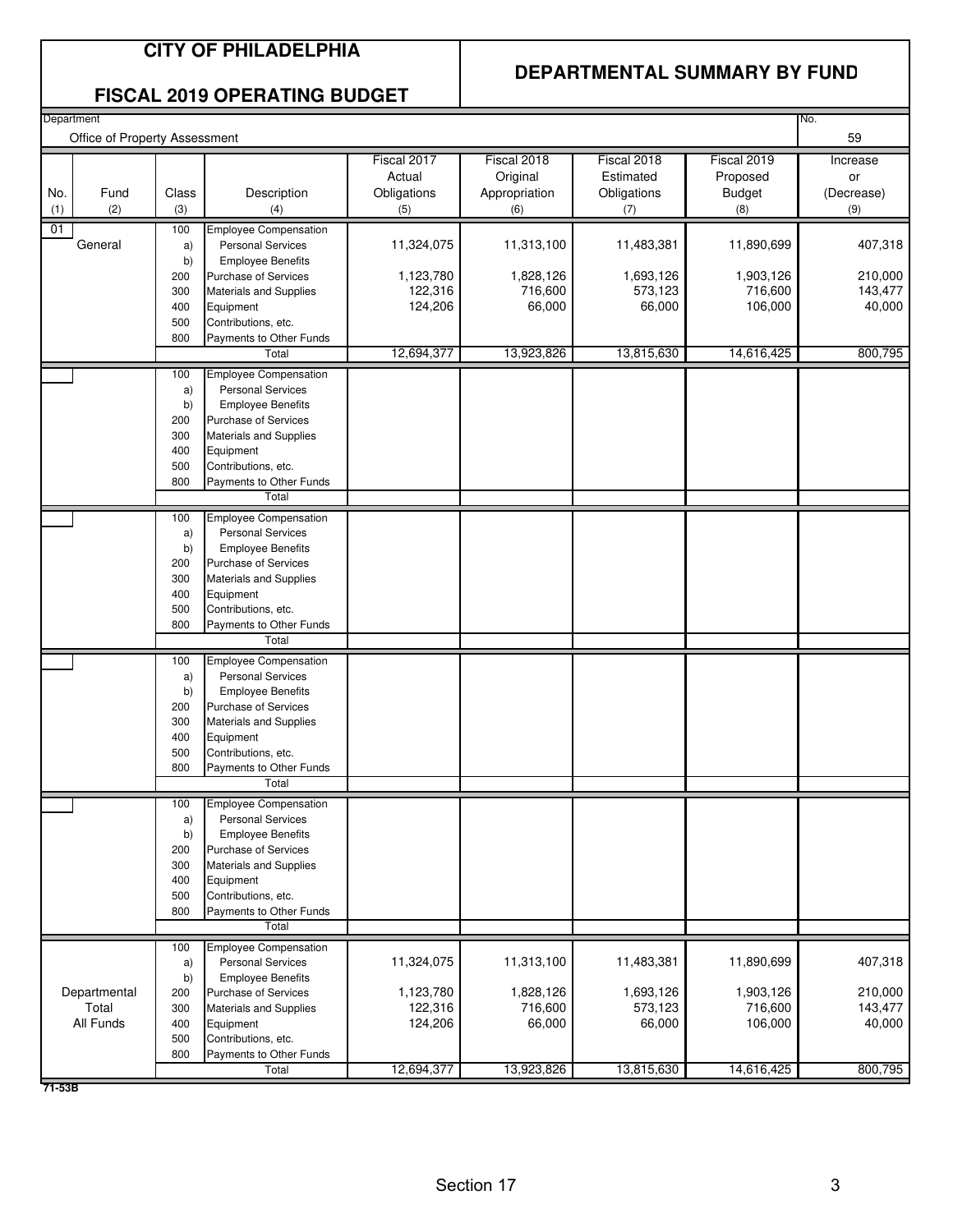#### **FISCAL 2019 OPERATING BUDGET ALL FUNDS**

## **CITY OF PHILADELPHIA DEPARTMENTAL SUMMARY INCREASES AND DECREASES**

| . <u>.</u>                                       |         |         |         |       |         |           |
|--------------------------------------------------|---------|---------|---------|-------|---------|-----------|
| Department<br>Office of Property Assessment      |         |         |         |       |         | No.<br>59 |
|                                                  |         |         | Class   |       | Other   |           |
|                                                  | Class   | Class   |         | Class |         |           |
| <b>Budget Comments</b>                           | $100\,$ | 200     | 300/400 | 500   | Classes | Total     |
| (1)                                              | (2)     | (3)     | (4)     | (5)   | (6)     | (7)       |
| DC 33 Pay Increase 2.5%                          | 49,318  |         |         |       |         | 49,318    |
| Restoration of FY18 Target Budget Reduction      |         | 135,000 | 143,477 |       |         | 278,477   |
| <b>Additional Deputy Administrators</b>          | 208,000 |         |         |       |         | 208,000   |
| Administrator Increase                           | 70,000  |         |         |       |         | 70,000    |
| Kronos OnePhilly upgrade                         |         |         | 40,000  |       |         | 40,000    |
| Real Property Assessment Manager                 | 80,000  |         |         |       |         | 80,000    |
| Vanguard-Return Mail and Address Resolution Svcs |         | 75,000  |         |       |         | 75,000    |
|                                                  |         |         |         |       |         |           |
| <b>Total Net Adjustments</b>                     | 407,318 | 210,000 | 183,477 |       |         | 800,795   |
|                                                  |         |         |         |       |         |           |
|                                                  |         |         |         |       |         |           |
| 71-53C                                           |         |         |         |       |         |           |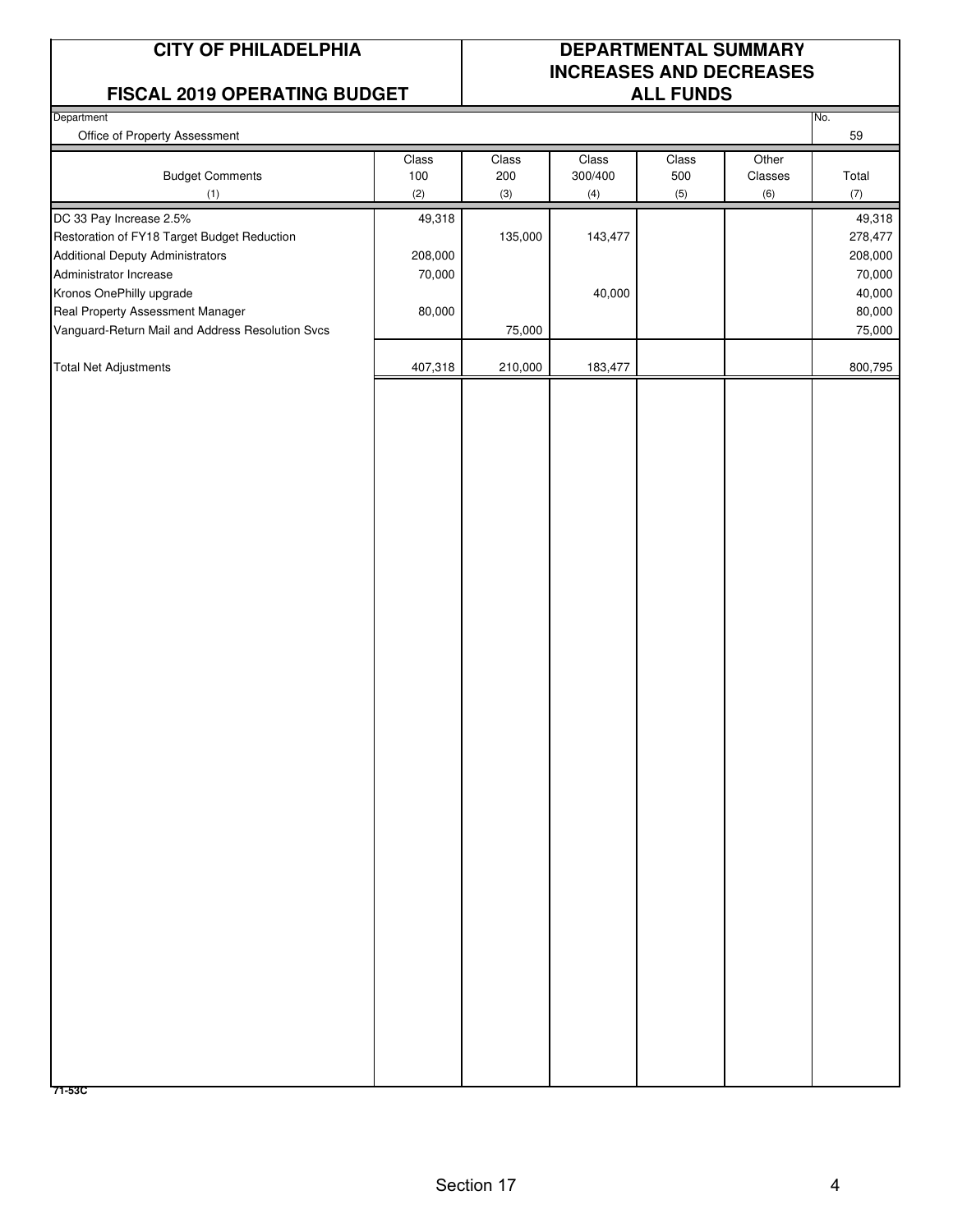#### **CITY OF PHILADELPHIA DEPARTMENTAL SUMMARY PERSONAL SERVICES**

#### **FISCAL 2019 OPERATING BUDGET**

|                | Department                                                         |           |             |           |             | No.       |           |                  |                 |                 |
|----------------|--------------------------------------------------------------------|-----------|-------------|-----------|-------------|-----------|-----------|------------------|-----------------|-----------------|
|                | Office of Property Assessment                                      |           |             |           |             |           |           | 59               |                 |                 |
|                |                                                                    |           | Fiscal 2017 |           | Fiscal 2018 |           |           | Fiscal 2019      | Increase        | Increase        |
| Line           |                                                                    | Actual    | Actual      | Budgeted  | Estimated   | Increment | Budgeted  | Department       | (Decrease)      | (Decrease)      |
| No.            | Category                                                           | Positions | Obligations | Positions | Obligations | Run - PPE | Positions | Request          | in Pos.         | in Requirements |
|                |                                                                    | 6/30/17   |             |           |             | 11/26/17  |           |                  | (Col. 8 less 5) | (Col. 9 less 6) |
| (1)            | (2)                                                                | (3)       | (4)         | (5)       | (6)         | (7)       | (8)       | (9)              | (10)            | (11)            |
|                | A. Summary by Object Classification - All Funds                    |           |             |           |             |           |           |                  |                 |                 |
| $\overline{1}$ | Lump Sum                                                           |           | 50,049      |           | 50,000      |           |           | 50,000           |                 |                 |
| $\overline{2}$ | Full Time - Civilian                                               | 194       | 11,214,186  | 223       | 11,333,381  | 195       | 225       | 11,740,699       | 2               | 407,318         |
| 3              | Bonus, Gross Adj.                                                  |           |             |           |             |           |           |                  |                 |                 |
| $\overline{4}$ | PT, Temp/Seas, Bd, SCG                                             |           |             |           | 50,000      |           |           | 50,000           |                 |                 |
| 5              | Overtime - Civilian                                                |           | 59,840      |           | 50,000      |           |           | 50,000           |                 |                 |
| 6              | Holiday Overtime - Civilian                                        |           |             |           |             |           |           |                  |                 |                 |
| $\overline{7}$ | Shift/Stress                                                       |           |             |           |             |           |           |                  |                 |                 |
| 8              | H&L, IOD, LT-Sick                                                  |           |             |           |             |           |           |                  |                 |                 |
| 9              |                                                                    |           |             |           |             |           |           |                  |                 |                 |
|                | Total                                                              | 194       | 11,324,075  | 223       | 11,483,381  | 195       | 225       | 11,890,699       | $\sqrt{2}$      | 407,318         |
|                | B. Summary of Uniformed Personnel Included in Above - All Funds    |           |             |           |             |           |           |                  |                 |                 |
| $\overline{1}$ | Lump Sum                                                           |           |             |           |             |           |           |                  |                 |                 |
| $\overline{c}$ | Full Time - Uniform                                                |           |             |           |             |           |           |                  |                 |                 |
| 3              | Bonus, Gross Adj.                                                  |           |             |           |             |           |           |                  |                 |                 |
| $\overline{4}$ | PT, Temp/Seas, Bd, SCG                                             |           |             |           |             |           |           |                  |                 |                 |
| 5              | Overtime - Uniform                                                 |           |             |           |             |           |           |                  |                 |                 |
| 6              | Unused Uniform Leave                                               |           |             |           |             |           |           |                  |                 |                 |
| $\overline{7}$ | Shift/Stress                                                       |           |             |           |             |           |           |                  |                 |                 |
| 8              | H&L, IOD, LT-Sick                                                  |           |             |           |             |           |           |                  |                 |                 |
| 9              |                                                                    |           |             |           |             |           |           |                  |                 |                 |
|                | Total                                                              |           |             |           |             |           |           |                  |                 |                 |
|                | C. Summary by Object Classification - General Fund                 |           |             |           |             |           |           |                  |                 |                 |
| $\overline{1}$ | Lump Sum                                                           |           | 50,049      |           | 50,000      |           |           | 50,000           |                 |                 |
| $\overline{c}$ | Full Time - Civilian                                               | 194       | 11,214,186  | 223       | 11,333,381  | 195       | 225       | 11,740,699       | $\mathbf{2}$    | 407,318         |
| 3              | Bonus, Gross Adj.<br>PT, Temp/Seas, Bd, SCG                        |           |             |           | 50,000      |           |           |                  |                 |                 |
| $\overline{4}$ |                                                                    |           | 59,840      |           | 50,000      |           |           | 50,000<br>50,000 |                 |                 |
| 5<br>6         | Overtime - Civilian<br>Holiday Overtime - Civilian                 |           |             |           |             |           |           |                  |                 |                 |
| $\overline{7}$ | Shift/Stress                                                       |           |             |           |             |           |           |                  |                 |                 |
| 8              | H&L, IOD, LT-Sick                                                  |           |             |           |             |           |           |                  |                 |                 |
| 9              |                                                                    |           |             |           |             |           |           |                  |                 |                 |
|                | Total                                                              | 194       | 11,324,075  | 223       | 11,483,381  | 195       | 225       | 11,890,699       | $\mathbf{2}$    | 407,318         |
|                | D. Summary of Uniformed Personnel Included in Above - General Fund |           |             |           |             |           |           |                  |                 |                 |
| $\overline{1}$ | Lump Sum                                                           |           |             |           |             |           |           |                  |                 |                 |
| $\overline{c}$ | Full Time - Uniform                                                |           |             |           |             |           |           |                  |                 |                 |
| 3              | Bonus, Gross Adj.                                                  |           |             |           |             |           |           |                  |                 |                 |
| $\overline{4}$ | PT, Temp/Seas, Bd, SCG                                             |           |             |           |             |           |           |                  |                 |                 |
| 5              | Overtime - Uniform                                                 |           |             |           |             |           |           |                  |                 |                 |
| 6              | <b>Unused Uniform Leave</b>                                        |           |             |           |             |           |           |                  |                 |                 |
| $\overline{7}$ | Shift/Stress                                                       |           |             |           |             |           |           |                  |                 |                 |
| 8              | H&L, IOD, LT-Sick                                                  |           |             |           |             |           |           |                  |                 |                 |
| 9              |                                                                    |           |             |           |             |           |           |                  |                 |                 |
|                | Total                                                              |           |             |           |             |           |           |                  |                 |                 |
| 71-53D         |                                                                    |           |             |           |             |           |           |                  |                 |                 |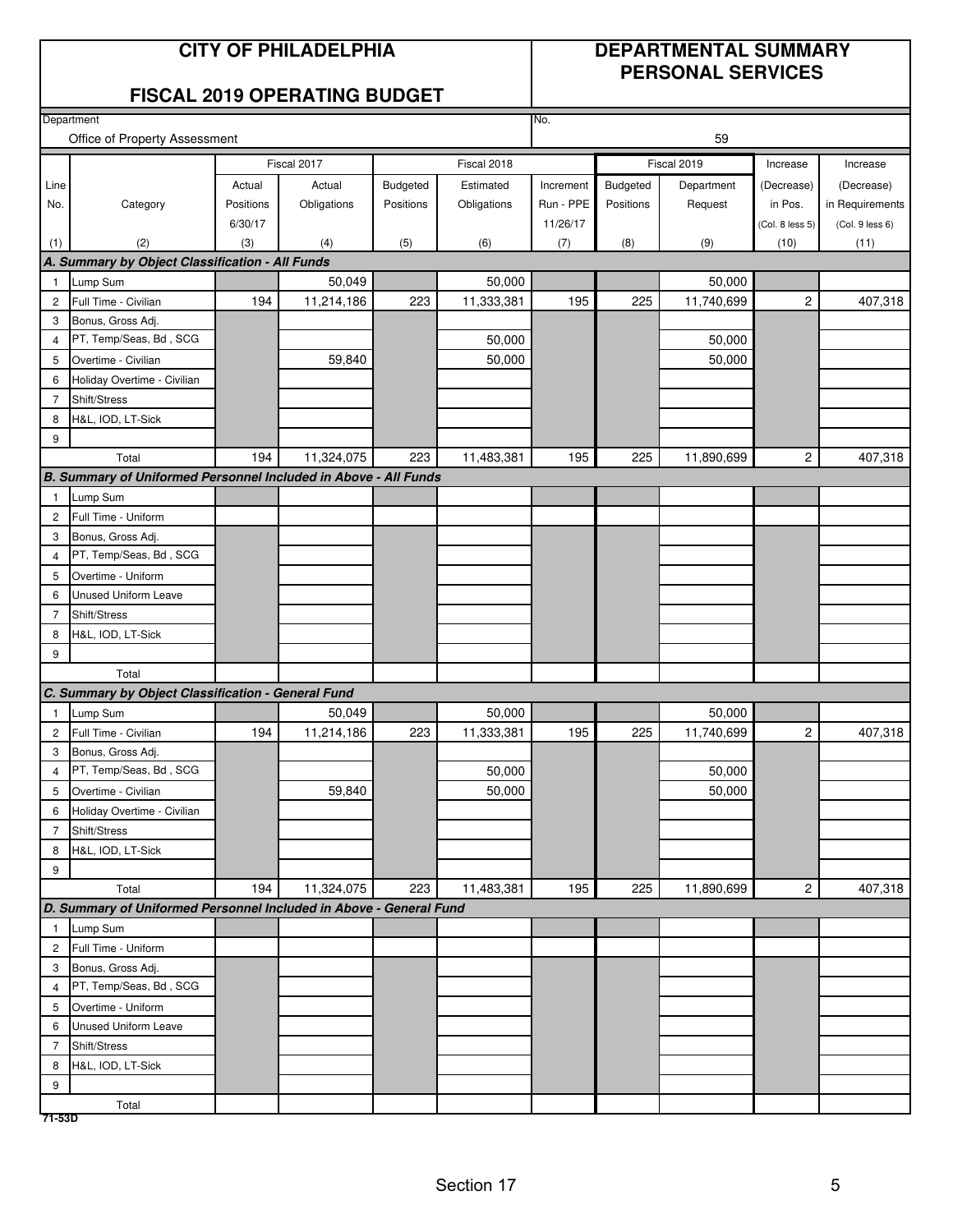|                                                                           | <b>CITY OF PHILADELPHIA</b><br><b>FISCAL 2019 OPERATING BUDGET</b>                                                                                                                                                                                                  |                                                                                              | <b>DIVISION SUMMARY</b>                                                                          |                                                                                                |                                                                                                  |                                                                                |  |  |  |  |  |  |
|---------------------------------------------------------------------------|---------------------------------------------------------------------------------------------------------------------------------------------------------------------------------------------------------------------------------------------------------------------|----------------------------------------------------------------------------------------------|--------------------------------------------------------------------------------------------------|------------------------------------------------------------------------------------------------|--------------------------------------------------------------------------------------------------|--------------------------------------------------------------------------------|--|--|--|--|--|--|
| Department                                                                |                                                                                                                                                                                                                                                                     | No.                                                                                          | <b>Division</b>                                                                                  |                                                                                                |                                                                                                  | No.                                                                            |  |  |  |  |  |  |
|                                                                           | Office of Property Assessment                                                                                                                                                                                                                                       | 59                                                                                           | 59<br>Management & Support                                                                       |                                                                                                |                                                                                                  |                                                                                |  |  |  |  |  |  |
| Fund                                                                      |                                                                                                                                                                                                                                                                     | No.                                                                                          |                                                                                                  |                                                                                                |                                                                                                  |                                                                                |  |  |  |  |  |  |
| General                                                                   |                                                                                                                                                                                                                                                                     | 010                                                                                          |                                                                                                  |                                                                                                |                                                                                                  |                                                                                |  |  |  |  |  |  |
|                                                                           |                                                                                                                                                                                                                                                                     |                                                                                              | <b>Major Objectives</b>                                                                          |                                                                                                |                                                                                                  |                                                                                |  |  |  |  |  |  |
|                                                                           | Determine Market Values of Properties                                                                                                                                                                                                                               |                                                                                              |                                                                                                  |                                                                                                |                                                                                                  |                                                                                |  |  |  |  |  |  |
|                                                                           |                                                                                                                                                                                                                                                                     |                                                                                              | <b>Summary by Class</b>                                                                          |                                                                                                |                                                                                                  |                                                                                |  |  |  |  |  |  |
| Class<br>(1)<br>100<br>a)<br>b)<br>200<br>300<br>400<br>500<br>700<br>800 | Description<br>(2)<br><b>Employee Compensation</b><br><b>Personal Services</b><br><b>Employee Benefits</b><br><b>Purchase of Services</b><br>Materials and Supplies<br>Equipment<br>Contributions, Indemnities and Taxes<br>Debt Service<br>Payments to Other Funds | Fiscal 2017<br>Actual<br>Obligations<br>(3)<br>11,324,075<br>1,123,780<br>122,316<br>124,206 | Fiscal 2018<br>Original<br>Appropriations<br>(4)<br>11,313,100<br>1,828,126<br>716,600<br>66,000 | Fiscal 2018<br>Estimated<br>Obligations<br>(5)<br>11,483,381<br>1,693,126<br>573,123<br>66,000 | Fiscal 2019<br>Proposed<br><b>Budget</b><br>(6)<br>11,890,699<br>1,903,126<br>716,600<br>106,000 | Increase<br>or<br>(Decrease)<br>(7)<br>407,318<br>210,000<br>143,477<br>40,000 |  |  |  |  |  |  |
| 900                                                                       | Advances and Misc. Payments                                                                                                                                                                                                                                         |                                                                                              |                                                                                                  |                                                                                                |                                                                                                  |                                                                                |  |  |  |  |  |  |
|                                                                           | Total                                                                                                                                                                                                                                                               | 12,694,377                                                                                   | 13,923,826                                                                                       | 13,815,630                                                                                     | 14,616,425                                                                                       | 800,795                                                                        |  |  |  |  |  |  |
|                                                                           |                                                                                                                                                                                                                                                                     |                                                                                              | <b>Summary of Positions</b>                                                                      |                                                                                                |                                                                                                  |                                                                                |  |  |  |  |  |  |
| Code<br>(1)<br>101                                                        | Category<br>(2)<br>Full Time - Civilian                                                                                                                                                                                                                             | Actual<br>Positions<br>6/30/17<br>(3)<br>194                                                 | Fiscal 2018<br><b>Budgeted</b><br>Positions<br>(4)<br>223                                        | Increment<br>Run<br>PPE 11/26/17<br>(5)<br>195                                                 | Fiscal 2019<br><b>Budgeted</b><br>Positions<br>(6)<br>225                                        | Increase<br>(Decrease)<br>Col. 6 less Col. 4<br>(7)<br>$\mathbf{2}^{\prime}$   |  |  |  |  |  |  |
| 105                                                                       | Full Time - Uniform                                                                                                                                                                                                                                                 |                                                                                              |                                                                                                  |                                                                                                |                                                                                                  |                                                                                |  |  |  |  |  |  |
|                                                                           | Total                                                                                                                                                                                                                                                               | 194                                                                                          | 223                                                                                              | 195                                                                                            | 225                                                                                              | $\overline{c}$                                                                 |  |  |  |  |  |  |

**71-53F**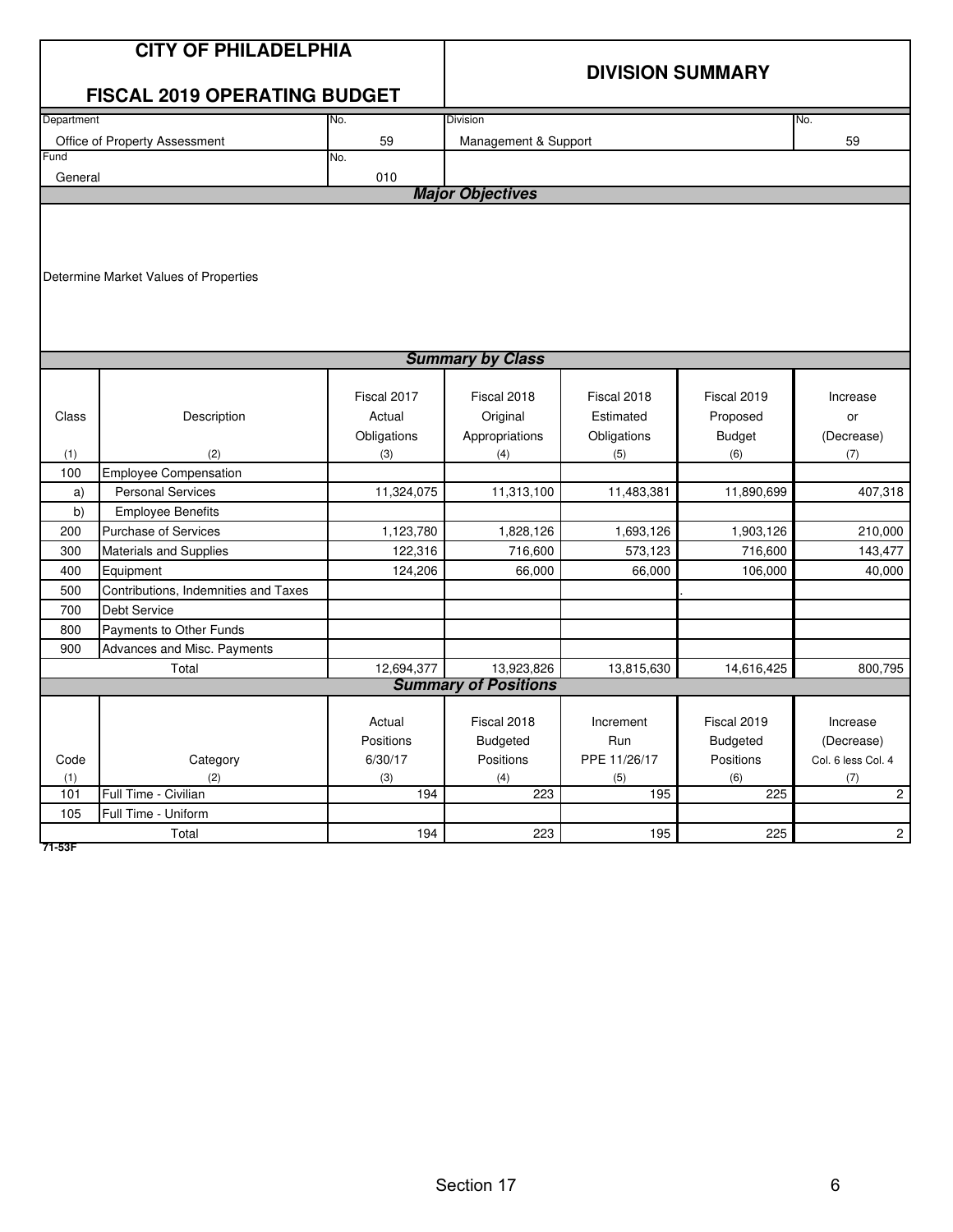|                                                              |               | <b>CITY OF PHILADELPHIA</b><br><b>FISCAL 2019 OPERATING BUDGET</b>                                                                                                                                                                                                                                                                                                        |                                                                                                                                                               |                                           |                                                   |                                                   | <b>SCHEDULE 100</b><br><b>LIST OF POSITIONS</b><br><b>BY DIVISION</b> |                                                                                                                             |                                                                            |
|--------------------------------------------------------------|---------------|---------------------------------------------------------------------------------------------------------------------------------------------------------------------------------------------------------------------------------------------------------------------------------------------------------------------------------------------------------------------------|---------------------------------------------------------------------------------------------------------------------------------------------------------------|-------------------------------------------|---------------------------------------------------|---------------------------------------------------|-----------------------------------------------------------------------|-----------------------------------------------------------------------------------------------------------------------------|----------------------------------------------------------------------------|
| Department                                                   |               |                                                                                                                                                                                                                                                                                                                                                                           |                                                                                                                                                               | No.                                       | Division                                          |                                                   |                                                                       |                                                                                                                             | No.                                                                        |
|                                                              |               | Office of Property Assessment                                                                                                                                                                                                                                                                                                                                             |                                                                                                                                                               | 59                                        |                                                   | Management & Support                              |                                                                       |                                                                                                                             | 59                                                                         |
| Fund                                                         |               |                                                                                                                                                                                                                                                                                                                                                                           |                                                                                                                                                               | No.                                       |                                                   |                                                   |                                                                       |                                                                                                                             |                                                                            |
|                                                              | General       |                                                                                                                                                                                                                                                                                                                                                                           |                                                                                                                                                               | 010                                       |                                                   |                                                   |                                                                       |                                                                                                                             |                                                                            |
|                                                              |               |                                                                                                                                                                                                                                                                                                                                                                           |                                                                                                                                                               | Fiscal                                    | Fiscal                                            |                                                   | Fiscal                                                                |                                                                                                                             | Increase                                                                   |
|                                                              |               |                                                                                                                                                                                                                                                                                                                                                                           | Salary                                                                                                                                                        | 2017                                      | 2018                                              | Increment                                         | 2019                                                                  | Annual                                                                                                                      | (Decrease)                                                                 |
| Line<br>No.                                                  | Class<br>Code | Title                                                                                                                                                                                                                                                                                                                                                                     | Range<br>(in dollars)                                                                                                                                         | Actual Pos.<br>6/30/17                    | <b>Budgeted</b><br>Positions                      | Run - PPE<br>11/26/17                             | <b>Budgeted</b><br>Positions                                          | Salary<br>7/1/18                                                                                                            | (Col. 8<br>less Col. 6)                                                    |
| (1)                                                          | (2)           | (3)                                                                                                                                                                                                                                                                                                                                                                       | (4)                                                                                                                                                           | (5)                                       | (6)                                               | (7)                                               | (8)                                                                   | (9)                                                                                                                         | (10)                                                                       |
|                                                              |               |                                                                                                                                                                                                                                                                                                                                                                           |                                                                                                                                                               |                                           |                                                   |                                                   |                                                                       |                                                                                                                             |                                                                            |
|                                                              |               | <b>Management &amp; Support 01</b>                                                                                                                                                                                                                                                                                                                                        |                                                                                                                                                               |                                           |                                                   |                                                   |                                                                       |                                                                                                                             |                                                                            |
| 1                                                            |               | C172 Chief Assessment Officer                                                                                                                                                                                                                                                                                                                                             | 152,607                                                                                                                                                       |                                           | 1                                                 | 1                                                 | 1                                                                     | \$152,607                                                                                                                   |                                                                            |
| $\overline{\mathbf{c}}$                                      |               | 2N04 Administrator Services Director 2                                                                                                                                                                                                                                                                                                                                    | 71,597 - 92,059                                                                                                                                               |                                           |                                                   | $\overline{c}$                                    |                                                                       | \$93,484                                                                                                                    |                                                                            |
| 3                                                            | 2H11          | Dept. Human Resources Manager                                                                                                                                                                                                                                                                                                                                             | 54,941 - 70,622                                                                                                                                               |                                           |                                                   |                                                   |                                                                       | \$72,047                                                                                                                    |                                                                            |
| $\overline{4}$                                               |               | 1B10 Account Clerk                                                                                                                                                                                                                                                                                                                                                        | 34, 114-37, 451                                                                                                                                               |                                           |                                                   |                                                   |                                                                       |                                                                                                                             | (1)                                                                        |
| 5                                                            | 1A04          | Clerk 3                                                                                                                                                                                                                                                                                                                                                                   | 38,594 - 39,930                                                                                                                                               | 2                                         | 2                                                 | 2                                                 | 2                                                                     | \$84,370                                                                                                                    |                                                                            |
| 6<br>$\overline{7}$                                          | 2L08          | Administrative Services Supervisor                                                                                                                                                                                                                                                                                                                                        | 38,708-49.761                                                                                                                                                 |                                           |                                                   | 1                                                 |                                                                       | \$47,822                                                                                                                    | 1                                                                          |
| 8                                                            | 2110          | <b>Administrative Assistant</b><br>2E08 Dept. Procurement Specialist                                                                                                                                                                                                                                                                                                      | 37,784 - 48548<br>41,652 - 53,556                                                                                                                             | 2                                         | 1                                                 | $\overline{c}$                                    | 2                                                                     | \$49,573<br>\$109,762                                                                                                       | $\mathbf{1}$                                                               |
| 9                                                            |               | 1A22 Clerical Supervisor 2                                                                                                                                                                                                                                                                                                                                                | 39,716 - 43,447                                                                                                                                               |                                           |                                                   |                                                   |                                                                       |                                                                                                                             | (1)                                                                        |
| 10                                                           | S201          | Senior Attorney                                                                                                                                                                                                                                                                                                                                                           | 109,555                                                                                                                                                       |                                           |                                                   |                                                   |                                                                       |                                                                                                                             |                                                                            |
| 11                                                           | C130          | Chief Deputy City Solicitor                                                                                                                                                                                                                                                                                                                                               | 120,394                                                                                                                                                       |                                           |                                                   |                                                   | 1                                                                     | \$120,394                                                                                                                   |                                                                            |
| 12                                                           | S201          | Attorney                                                                                                                                                                                                                                                                                                                                                                  | 63,808                                                                                                                                                        |                                           |                                                   | 1                                                 |                                                                       | \$63,808                                                                                                                    |                                                                            |
| 1<br>$\overline{c}$<br>3<br>4<br>5<br>6<br>1<br>$\mathbf{1}$ |               | <b>Real Property 02</b><br>2D19 Real Property Evaluation Supervisor<br>2D16 Real Property Evaluator 1<br>2D17 Real Property Evaluator 2<br>2D18 Real Property Evaluator 3<br>2L32 Administrative Specialist 2<br>2D22 Real Property Assessment Manager<br><b>Evaluation Support 03</b><br>2D51 Assessment Aide<br>2D50 Assessment Clerk<br>A620 Exempt Employees<br>Total | 67,091 - 86,256<br>37,764 - 48,548<br>48,116 - 61,866<br>53,061 - 68,901<br>48,118 - 61,866<br>80,000<br>36,594 - 39,930<br>28,456 - 30,387<br>51,000-125,000 | 24<br>99<br>6<br>1<br>38<br>8<br>8<br>194 | 20<br>18<br>104<br>9<br>1<br>40<br>13<br>8<br>223 | 24<br>4<br>82<br>22<br>34<br>$\Omega$<br>8<br>195 | 24<br>17<br>95<br>22<br>1<br>37<br>9<br>225                           | \$1,989,016<br>\$172,420<br>\$4,866,477<br>\$1,498,023<br>\$62,891<br>\$1,279,152<br>\$280,474<br>\$948,379<br>\$11,890,699 | 4<br>(1)<br>(9)<br>13<br>1<br>(3)<br>(5)<br>$\mathbf{1}$<br>$\overline{2}$ |
|                                                              |               |                                                                                                                                                                                                                                                                                                                                                                           |                                                                                                                                                               |                                           |                                                   |                                                   |                                                                       |                                                                                                                             |                                                                            |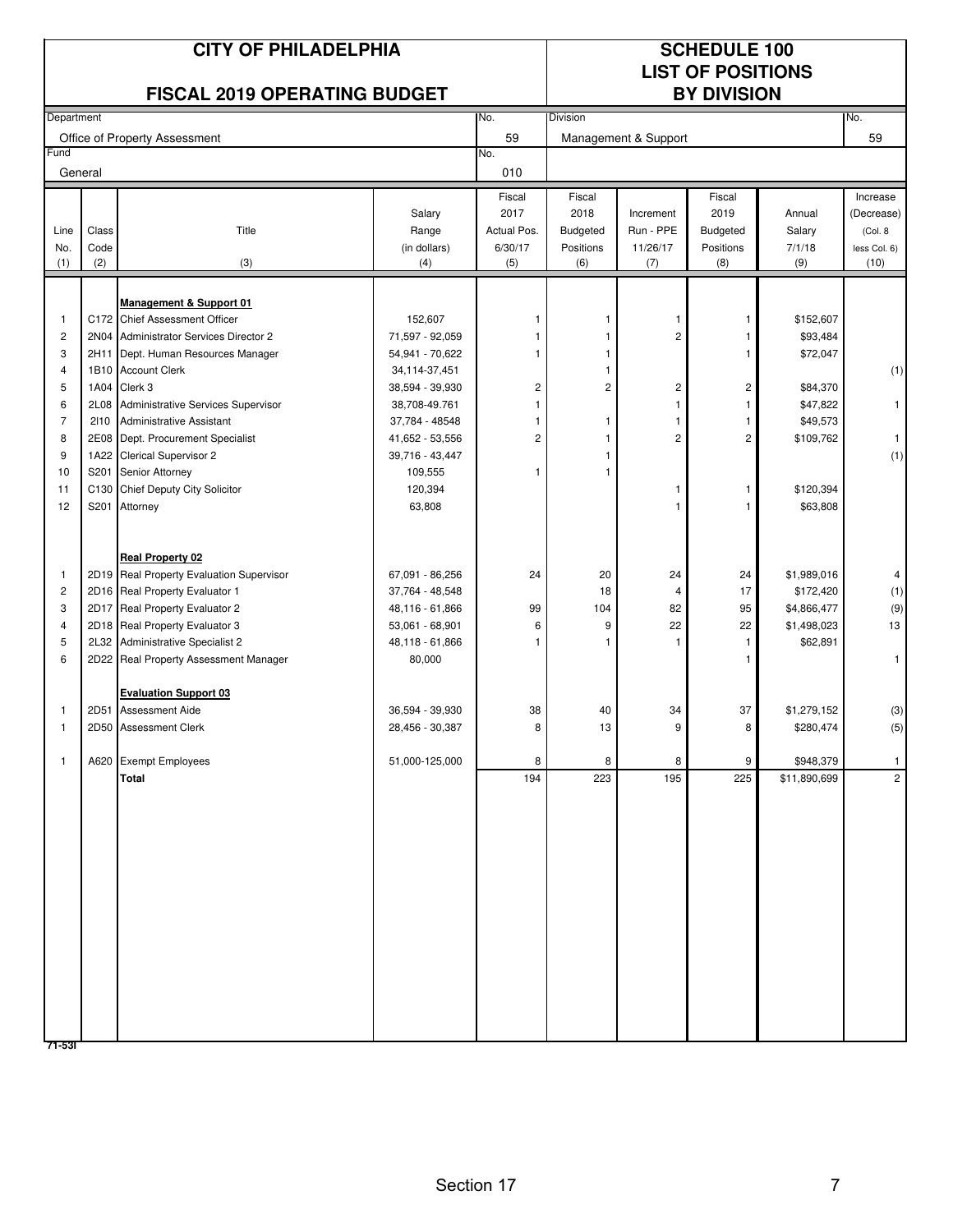|                    |                      | <b>CITY OF PHILADELPHIA</b><br><b>FISCAL 2019 OPERATING BUDGET</b>                                        |                                |                             |                                        |                                                 |                                                |                                          | <b>SCHEDULE 100</b><br><b>LIST OF POSITIONS</b><br><b>BY DIVISION</b> |                                                  |                                                    |
|--------------------|----------------------|-----------------------------------------------------------------------------------------------------------|--------------------------------|-----------------------------|----------------------------------------|-------------------------------------------------|------------------------------------------------|------------------------------------------|-----------------------------------------------------------------------|--------------------------------------------------|----------------------------------------------------|
| Department         |                      |                                                                                                           |                                |                             | No.                                    | Division                                        |                                                |                                          |                                                                       |                                                  | No.                                                |
|                    |                      | Office of Property Assessment                                                                             |                                |                             | 59                                     | Management & Support                            |                                                |                                          |                                                                       | 59                                               |                                                    |
| Fund               |                      |                                                                                                           |                                |                             | No.                                    |                                                 |                                                |                                          |                                                                       |                                                  |                                                    |
|                    | General              |                                                                                                           |                                |                             | 010                                    |                                                 |                                                |                                          |                                                                       |                                                  |                                                    |
| Line<br>No.<br>(1) | Class<br>Code<br>(2) | Title<br>(3)                                                                                              |                                |                             | Salary<br>Range<br>(in dollars)<br>(4) | Fiscal<br>2017<br>Actual Pos.<br>6/30/17<br>(5) | Fiscal<br>2018<br>Budgeted<br>Positions<br>(6) | Increment<br>Run -PPE<br>11/26/17<br>(7) | Fiscal<br>2019<br>Budgeted<br>Positions<br>(8)                        | Annual<br>Salary<br>7/1/18<br>(9)                | Inc.<br>(Dec.)<br>(Col. 8)<br>less Col. 6)<br>(10) |
|                    |                      | <b>TOTAL FULL TIME</b><br>TEMPORARY AND SEASONAL<br><b>REGULAR OVERTIVE</b><br>LUM SUM PAYMENT            |                                |                             |                                        | 194                                             | 223                                            | 195                                      | 225                                                                   | \$11,890,699<br>\$50,000<br>\$50,000<br>\$50,000 | $\overline{c}$                                     |
|                    |                      |                                                                                                           |                                |                             |                                        |                                                 |                                                |                                          |                                                                       |                                                  |                                                    |
|                    |                      |                                                                                                           |                                |                             |                                        | 194                                             | 223                                            | 195                                      | 225                                                                   | 12,040,699                                       | $\overline{c}$                                     |
|                    |                      | <b>Total Gross Requirements</b><br>Plus: Earned Increment<br>Plus: Longevity<br>Less: (Vacancy Allowance) |                                | <b>Total Budget Request</b> |                                        |                                                 |                                                |                                          |                                                                       | 97,537<br>9,411<br>(256, 948)<br>11,890,699      |                                                    |
|                    |                      |                                                                                                           |                                |                             | <b>Summary of Personal Services</b>    |                                                 |                                                |                                          |                                                                       |                                                  |                                                    |
|                    |                      |                                                                                                           |                                | Fiscal 2017                 |                                        | Fiscal 2018                                     |                                                |                                          | Fiscal 2019                                                           | Inc. $/$ (Dec.)                                  | Inc. $/$ (Dec.)                                    |
| Line<br>No.        |                      | Category                                                                                                  | Actual<br>Positions<br>6/30/17 | Actual<br>Obligations       | Budgeted<br>Positions                  | Estimated<br>Obligations                        | Increment<br>Run -PPE<br>11/26/17              | Budgeted<br>Positions                    | Department<br>Request                                                 | in Require.<br>(Col.9<br>less Col. 6)            | in Bud. Pos.<br>(Col. 8<br>less Col. 5)            |
| (1)                |                      | (2)                                                                                                       | (3)                            | (4)                         | (5)                                    | (6)                                             | (7)                                            | (8)                                      | (9)                                                                   | (10)                                             | (11)                                               |
| $\mathbf{1}$       | Lump Sum             |                                                                                                           |                                | 50,049                      |                                        | 50,000                                          |                                                |                                          | 50,000                                                                |                                                  |                                                    |
| $\overline{c}$     |                      | Full Time - Civilian                                                                                      | 194                            | 11,052,524                  | 223                                    | 11,333,381                                      | 195                                            | 225                                      | 11,740,699                                                            | 407,318                                          | $\overline{2}$                                     |
| 3                  |                      | Full Time - Uniform                                                                                       |                                |                             |                                        |                                                 |                                                |                                          |                                                                       |                                                  |                                                    |
| $\overline{4}$     |                      | Bonus, Gross Adj.                                                                                         |                                | 126,659                     |                                        |                                                 |                                                |                                          |                                                                       |                                                  |                                                    |
| 5                  |                      | PT, Temp/Seas, Bd, SCG                                                                                    |                                | 16,634                      |                                        | 50,000                                          |                                                |                                          | 50,000                                                                |                                                  |                                                    |
| 6                  |                      | Overtime - Civilian                                                                                       |                                | 59,840                      |                                        | 50,000                                          |                                                |                                          | 50,000                                                                |                                                  |                                                    |
| $\overline{7}$     |                      | Overtime - Uniform                                                                                        |                                |                             |                                        |                                                 |                                                |                                          |                                                                       |                                                  |                                                    |
| 8                  |                      | Holiday Overtime - Civilian                                                                               |                                |                             |                                        |                                                 |                                                |                                          |                                                                       |                                                  |                                                    |
| 9                  |                      | <b>Unused Uniform Leave</b>                                                                               |                                |                             |                                        |                                                 |                                                |                                          |                                                                       |                                                  |                                                    |
| 10                 | Shift/Stress         |                                                                                                           |                                |                             |                                        |                                                 |                                                |                                          |                                                                       |                                                  |                                                    |
| 11                 |                      | H&L, IOD, LT-Sick                                                                                         |                                | 18,369                      |                                        |                                                 |                                                |                                          |                                                                       |                                                  |                                                    |
| 12                 |                      |                                                                                                           |                                |                             |                                        |                                                 |                                                |                                          |                                                                       |                                                  |                                                    |
| 71-53J             |                      | Total                                                                                                     | 194                            | 11,324,075                  | 223                                    | 11,483,381                                      | 195                                            | 225                                      | 11,890,699                                                            | 407,318                                          | $\overline{c}$                                     |

Section 17 8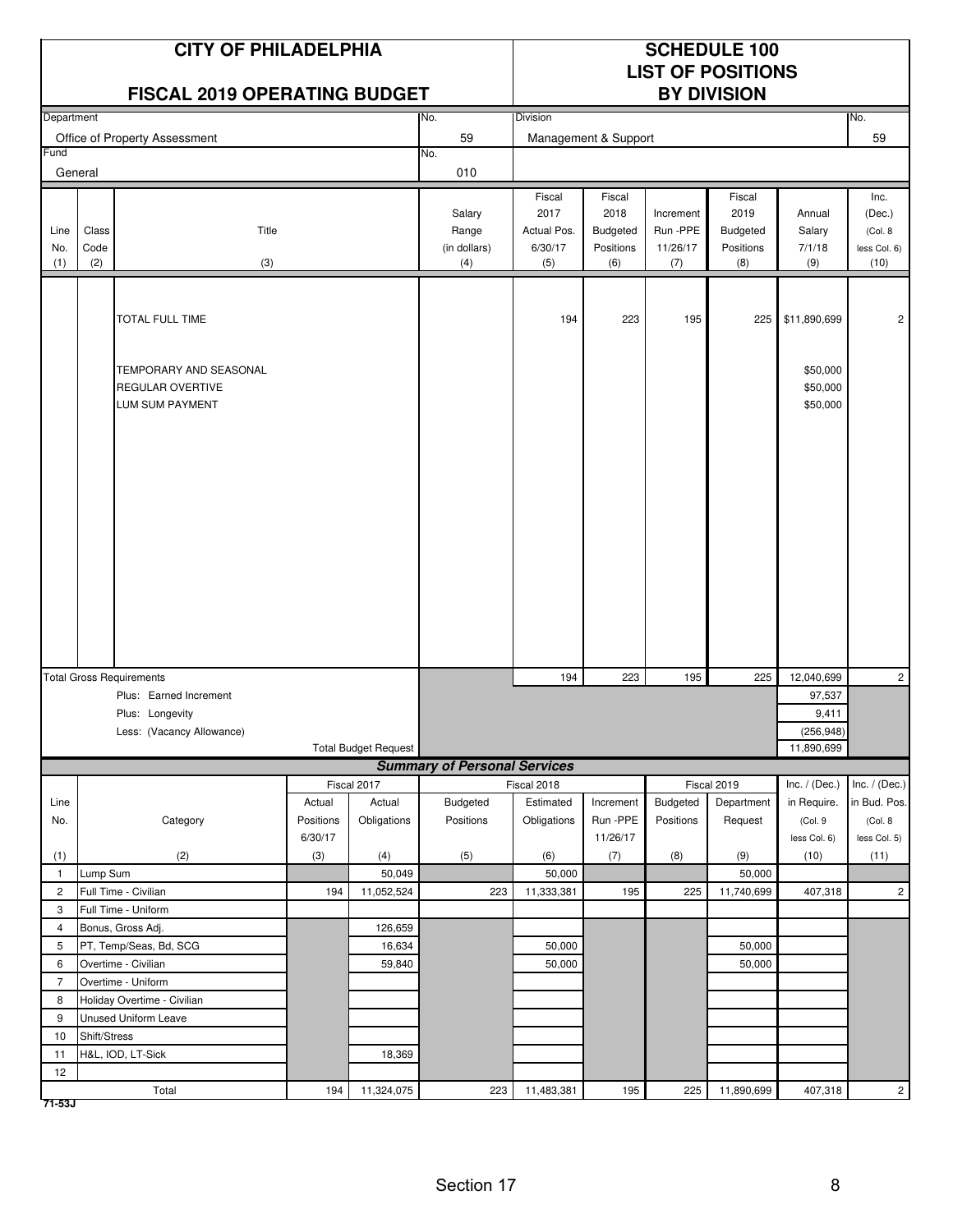## **CITY OF PHILADELPHIA SCHEDULE 200**

#### **FISCAL 2019 OPERATING BUDGET**

# **PURCHASE OF SERVICES**

| Department |                                                  | No.                                        | <b>Division</b>      | No.         |              |            |
|------------|--------------------------------------------------|--------------------------------------------|----------------------|-------------|--------------|------------|
|            |                                                  |                                            |                      |             |              |            |
|            | Office of Property Assessment                    | 59                                         | Management & Support |             |              | 59         |
| Fund       |                                                  | No.                                        |                      |             |              |            |
| General    |                                                  | 010                                        |                      |             |              |            |
|            |                                                  | Fiscal 2017                                | Fiscal 2018          | Fiscal 2018 | Fiscal 2019  | Increase   |
| Code       | Description                                      | Actual                                     | Original             | Estimated   | Departmental | or         |
|            |                                                  | Obligations                                | Appropriations       | Obligations | Request      | (Decrease) |
| (1)        | (2)                                              | (3)                                        | (4)                  | (5)         | (6)          | (7)        |
|            |                                                  | <b>Schedule 200 - Purchase of Services</b> |                      |             |              |            |
| 201        | Cleaning & Laundering                            |                                            |                      |             |              |            |
| 202        | Janitorial Services                              |                                            | 5,000                | 5,000       | 5,000        |            |
| 205        | Refuse, Garbage, Silt and Sludge Removal         | 2,236                                      |                      |             |              |            |
| 209        | Telephone & Communication                        | 281                                        |                      |             |              |            |
| 210        | <b>Postal Services</b>                           | 48,113                                     | 174,248              | 174,248     | 174,248      |            |
| 211        | Transportation                                   | 8,944                                      | 20,000               | 20,000      | 20,000       |            |
| 215        | Licenses, Permits & Inspection Charges           |                                            |                      |             |              |            |
| 216        | Commercial off the Shelf Software Licenses       | 8,124                                      |                      |             |              |            |
| 220        | <b>Electric Current</b>                          |                                            |                      |             |              |            |
| 221        | <b>Gas Services</b>                              |                                            |                      |             |              |            |
| 222        | Steam for Heating                                |                                            |                      |             |              |            |
| 230        | Meals (non-travel) & Official Entertaining       |                                            |                      |             |              |            |
| 231        | Overtime Meals                                   |                                            |                      |             |              |            |
| 240        | Advertising & Promotional Activities             |                                            | 500                  | 500         | 500          |            |
| 250        | <b>Professional Services</b>                     | 805,917                                    | 1,461,378            | 1,326,378   | 1,536,378    | 210,000    |
| 251        | Professional Svcs. - Information Technology      | 102,536                                    | 15,000               | 15,000      | 15,000       |            |
| 252        | <b>Accounting &amp; Auditing Services</b>        | 450                                        |                      |             |              |            |
| 253        | <b>Legal Services</b>                            |                                            |                      |             |              |            |
| 254        | Mental Health & Intellectual Disability Services |                                            |                      |             |              |            |
| 255        | Dues                                             | 17,289                                     | 45,000               | 45,000      | 45,000       |            |
| 256        | Seminar & Training Sessions                      | 21,222                                     | 50,000               | 50,000      | 50,000       |            |
| 257        | Architectural & Engineering Services             |                                            |                      |             |              |            |
| 258        | Court Reporters                                  |                                            | 10,000               | 10,000      | 10,000       |            |
| 259        | <b>Arbitration Fees</b>                          |                                            |                      |             |              |            |
| 260        | Repair & Maintenance Charges                     | 37,168                                     | 25,000               | 25,000      | 25,000       |            |
| 261        | Repaving, Repairing & Resurfacing Streets        |                                            |                      |             |              |            |
| 262        | Demolition of Buildings                          |                                            |                      |             |              |            |
| 264        | Abatement of Nuisances                           |                                            |                      |             |              |            |
| 265        | Rehabilitation of Property                       |                                            |                      |             |              |            |
| 266        | Maint. & Support - Comp. Hardware & Software     |                                            |                      |             |              |            |
| 275        | Juror Fees                                       |                                            |                      |             |              |            |
| 276        | Juror Expenses                                   |                                            |                      |             |              |            |
| 277        | <b>Witness Fees</b>                              |                                            |                      |             |              |            |
| 280        | Insurance & Official Bonds                       |                                            |                      |             |              |            |
| 282        | Lease Purchase - Computer Systems                |                                            |                      |             |              |            |
| 283        | Lease Purchase - Vehicles                        |                                            |                      |             |              |            |
| 284        | Ground & Building Rental                         | 70,000                                     | 22,000               | 22,000      | 22,000       |            |
| 285        | Rents - Other                                    |                                            |                      |             |              |            |
| 286        | Rental of Parking Spaces                         | 1,500                                      |                      |             |              |            |
| 290        | Payments for Care of Individuals                 |                                            |                      |             |              |            |
| 295        | Imprest Advances                                 |                                            |                      |             |              |            |
| 298        | Payments for Burials & Graves                    |                                            |                      |             |              |            |
| 299        | Other Expenses (not otherwise classified)        |                                            |                      |             |              |            |
|            |                                                  |                                            |                      |             |              |            |
|            |                                                  |                                            |                      |             |              |            |
|            |                                                  |                                            |                      |             |              |            |
|            | Total                                            | 1,123,780                                  | 1,828,126            | 1,693,126   | 1,903,126    | 210,000    |

**71-53K**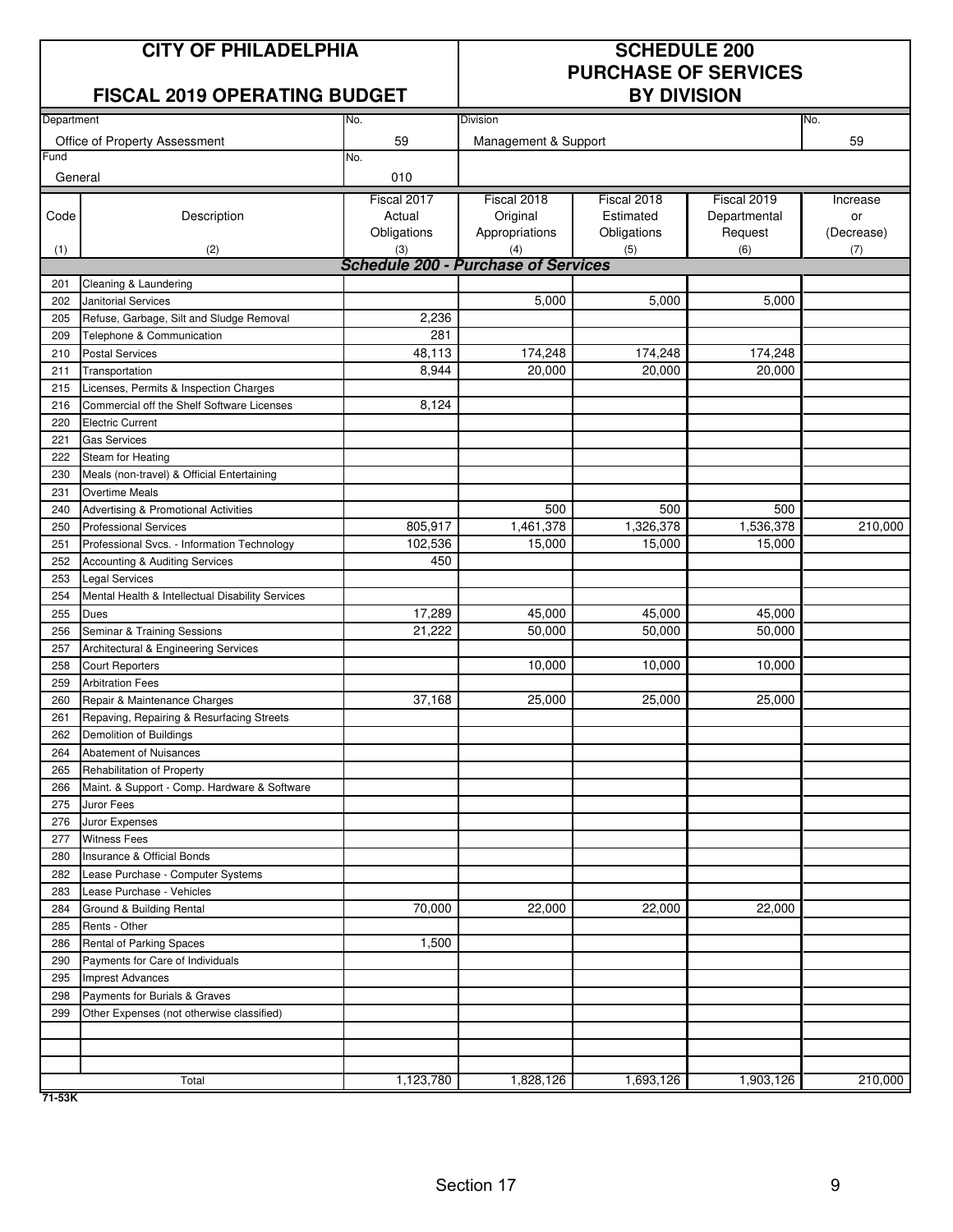#### **FISCAL 2019 OPERATING BUDGET**

## **CITY OF PHILADELPHIA SCHEDULE 300 - 400 MATERIALS, SUPPLIES & EQUIPMENT**

| Department |                                                       | No.                                            | Division                        |             |              | No.        |  |  |  |
|------------|-------------------------------------------------------|------------------------------------------------|---------------------------------|-------------|--------------|------------|--|--|--|
|            | Office of Property Assessment                         | 59                                             | Management & Support            |             |              | 59         |  |  |  |
| Fund       |                                                       | No.                                            |                                 |             |              |            |  |  |  |
| General    |                                                       | 010                                            |                                 |             |              |            |  |  |  |
|            |                                                       | Fiscal 2017                                    | Fiscal 2018                     | Fiscal 2018 | Fiscal 2019  | Increase   |  |  |  |
| Code       | Description                                           | Actual                                         | Original                        | Estimated   | Departmental | or         |  |  |  |
|            |                                                       | Obligations                                    | Appropriations                  | Obligations | Request      | (Decrease) |  |  |  |
| (1)        | (2)                                                   | (3)                                            | (4)                             | (5)         | (6)          | (7)        |  |  |  |
|            |                                                       | <b>Schedule 300 - Materials &amp; Supplies</b> |                                 |             |              |            |  |  |  |
| 301        | Agricultural & Botanical                              |                                                |                                 |             |              |            |  |  |  |
| 302        | Animal, Livestock & Marine                            |                                                |                                 |             |              |            |  |  |  |
| 303        | Bakeshop, Dining Room & Kitchen                       | 192                                            |                                 |             | 192          | 192        |  |  |  |
| 304        | Books & Other Publications                            | 34,907                                         | 16,000                          | 16,000      | 40,000       | 24,000     |  |  |  |
| 305        | <b>Building &amp; Construction</b>                    |                                                |                                 |             |              |            |  |  |  |
| 306        | <b>Library Materials</b>                              |                                                |                                 |             |              |            |  |  |  |
| 307        | <b>Chemicals &amp; Gases</b>                          |                                                |                                 |             |              |            |  |  |  |
| 308        | Dry Goods, Notions & Wearing Apparel                  | 1,000                                          |                                 |             | 1,000        | 1,000      |  |  |  |
| 309        | Cordage & Fibers                                      |                                                |                                 |             |              |            |  |  |  |
| 310        | Electrical & Communication                            |                                                |                                 |             |              |            |  |  |  |
| 311        | General Equipment & Machinery                         |                                                |                                 |             |              |            |  |  |  |
| 312        | Fire Fighting & Safety                                |                                                |                                 |             |              |            |  |  |  |
| 313        | Food                                                  |                                                | 100                             | 100         |              | (100)      |  |  |  |
| 314        | Fuel - Heating & Cooling                              |                                                |                                 |             |              |            |  |  |  |
| 316        | General Hardware & Minor Tools                        |                                                | 100                             | 100         |              | (100)      |  |  |  |
| 317        | Hospital & Laboratory                                 |                                                |                                 |             |              |            |  |  |  |
| 318        | Janitorial, Laundry & Household                       |                                                |                                 |             |              |            |  |  |  |
| 320        | Office Materials & Supplies                           | 29,210                                         | 53,000                          | 53,000      | 53,000       |            |  |  |  |
| 322        | Small Power Tools & Hand Tools                        |                                                |                                 |             |              |            |  |  |  |
| 323        | Plumbing, AC & Space Heating                          |                                                |                                 |             |              |            |  |  |  |
| 324        | Precision, Photographic & Artists                     | 11,224                                         | 66,068                          | 66,068      | 41,076       | (24, 992)  |  |  |  |
| 325        | Printing                                              | 45,783                                         | 581,332                         | 437,855     | 581,332      | 143,477    |  |  |  |
| 326        | Recreational & Educational                            |                                                |                                 |             |              |            |  |  |  |
| 328        | Vehicle Parts & Accessories                           |                                                |                                 |             |              |            |  |  |  |
| 335        | Lubricants                                            |                                                |                                 |             |              |            |  |  |  |
| 340        | #2 Diesel Fuel                                        |                                                |                                 |             |              |            |  |  |  |
| 341        | Compressed Natural Gas (CNG)                          |                                                |                                 |             |              |            |  |  |  |
| 342        | Liquid Propane Gas (LPG)                              |                                                |                                 |             |              |            |  |  |  |
| 345        | Gasoline                                              |                                                |                                 |             |              |            |  |  |  |
| 399        | Other Materials & Supplies (not otherwise classified) |                                                |                                 |             |              |            |  |  |  |
|            |                                                       |                                                |                                 |             |              |            |  |  |  |
|            | Total                                                 | 122,316                                        | 716,600                         | 573,123     | 716,600      | 143,477    |  |  |  |
|            |                                                       |                                                | <b>Schedule 400 - Equipment</b> |             |              |            |  |  |  |
| 405        | Construction, Dredging & Conveying                    |                                                |                                 |             |              |            |  |  |  |
| 410        | Electrical, Lighting & Communications                 | 610                                            |                                 |             |              |            |  |  |  |
| 411        | General Equipment & Machinery                         |                                                |                                 |             |              |            |  |  |  |
| 412        | Fire Fighting & Emergency                             |                                                |                                 |             |              |            |  |  |  |
| 417        | Hospital & Laboratory                                 |                                                |                                 |             |              |            |  |  |  |
| 420        | Office Equipment                                      | 69,281                                         | 16,000                          | 16,000      | 56,000       | 40,000     |  |  |  |
| 423        | Plumbing, AC & Space Heating                          |                                                |                                 |             |              |            |  |  |  |
| 424        | Precision, Photographic & Artists                     |                                                |                                 |             |              |            |  |  |  |
| 426        | Recreational & Educational                            |                                                |                                 |             |              |            |  |  |  |
| 427        | Computer Equipment & Peripherals                      | 39,538                                         |                                 |             |              |            |  |  |  |
| 428        | Vehicles                                              |                                                |                                 |             |              |            |  |  |  |
| 430        | Furniture & Furnishings                               | 14,777                                         | 50,000                          | 50,000      | 50,000       |            |  |  |  |
| 499        | Other Equipment (not otherwise classified)            |                                                |                                 |             |              |            |  |  |  |
|            |                                                       |                                                |                                 |             |              |            |  |  |  |
|            | Total                                                 | 124,206                                        | 66,000                          | 66,000      | 106,000      | 40,000     |  |  |  |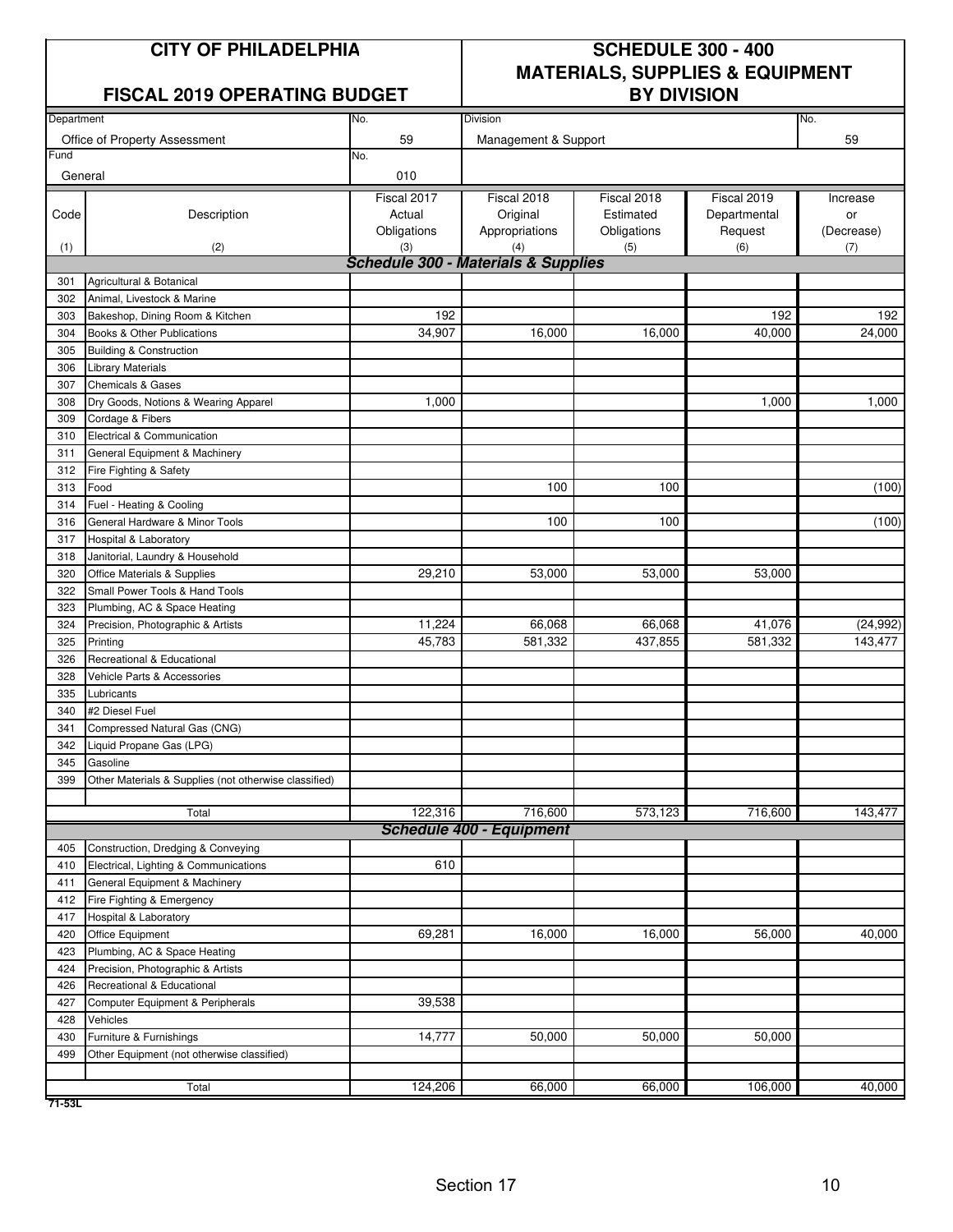|            | <b>CITY OF PHILADELPHIA</b><br><b>FISCAL 2019 OPERATING BUDGET</b>                           |                                      | <b>SCHEDULE 500 - 700 - 800 - 900</b><br><b>BY DIVISION</b>  |                                                                 |                                        |                              |  |  |
|------------|----------------------------------------------------------------------------------------------|--------------------------------------|--------------------------------------------------------------|-----------------------------------------------------------------|----------------------------------------|------------------------------|--|--|
| Department |                                                                                              | No.                                  | Division                                                     |                                                                 |                                        | No.                          |  |  |
|            | Office of Property Assessment                                                                | 59                                   | Management & Support                                         |                                                                 | 59                                     |                              |  |  |
| Fund       |                                                                                              | No.                                  |                                                              |                                                                 |                                        |                              |  |  |
| General    |                                                                                              | 010                                  |                                                              |                                                                 |                                        |                              |  |  |
| Code       | Description                                                                                  | Fiscal 2017<br>Actual<br>Obligations | Fiscal 2018<br>Original<br>Appropriations                    | Fiscal 2018<br>Estimated<br>Obligations                         | Fiscal 2019<br>Departmental<br>Request | Increase<br>or<br>(Decrease) |  |  |
| (1)        | (2)                                                                                          | (3)                                  | (4)                                                          | (5)                                                             | (6)                                    | (7)                          |  |  |
|            |                                                                                              |                                      | <b>Schedule 500 - Contributions, Indemnities &amp; Taxes</b> |                                                                 |                                        |                              |  |  |
| 501        | Celebrations                                                                                 |                                      |                                                              |                                                                 |                                        |                              |  |  |
| 504        | <b>Meritorious Awards</b>                                                                    |                                      |                                                              |                                                                 |                                        |                              |  |  |
| 505        | Contributions to Educational & Recreational Org.                                             |                                      |                                                              |                                                                 |                                        |                              |  |  |
| 506        | Payments to Prisoners                                                                        |                                      |                                                              |                                                                 |                                        |                              |  |  |
| 512        | Refunds                                                                                      |                                      |                                                              |                                                                 |                                        |                              |  |  |
| 513        | Indemnities                                                                                  |                                      |                                                              |                                                                 |                                        |                              |  |  |
| 515        | <b>Taxes</b>                                                                                 |                                      |                                                              |                                                                 |                                        |                              |  |  |
| 517        | Contributions to Other Govt. Agencies and Non-Profit<br>Org. not Educational or Recreational |                                      |                                                              |                                                                 |                                        |                              |  |  |
|            |                                                                                              |                                      |                                                              |                                                                 |                                        |                              |  |  |
|            |                                                                                              |                                      |                                                              |                                                                 |                                        |                              |  |  |
|            |                                                                                              |                                      |                                                              |                                                                 |                                        |                              |  |  |
|            | Total                                                                                        |                                      |                                                              |                                                                 |                                        |                              |  |  |
|            |                                                                                              |                                      | <b>Schedule 700 - Debt Services</b>                          |                                                                 |                                        |                              |  |  |
| 701        | Interest on City Debt - Long Term                                                            |                                      |                                                              |                                                                 |                                        |                              |  |  |
| 702        | Principal Payments on City Debt - Long Term                                                  |                                      |                                                              |                                                                 |                                        |                              |  |  |
| 703        | Interest on City Debt - Short Term                                                           |                                      |                                                              |                                                                 |                                        |                              |  |  |
| 704        | Sinking Fund Reserve Payment                                                                 |                                      |                                                              |                                                                 |                                        |                              |  |  |
| 705        | Commitment Fee Expense                                                                       |                                      |                                                              |                                                                 |                                        |                              |  |  |
| 706        | Arbitrage Payments                                                                           |                                      |                                                              |                                                                 |                                        |                              |  |  |
|            |                                                                                              |                                      |                                                              |                                                                 |                                        |                              |  |  |
|            | Total                                                                                        |                                      |                                                              |                                                                 |                                        |                              |  |  |
|            |                                                                                              |                                      | <b>Schedule 800 - Payments to Other Funds</b>                |                                                                 |                                        |                              |  |  |
| 801        | Payments to General Fund                                                                     |                                      |                                                              |                                                                 |                                        |                              |  |  |
| 803        | Payments to Water Fund                                                                       |                                      |                                                              |                                                                 |                                        |                              |  |  |
| 804        | Payments to Capital Projects Fund                                                            |                                      |                                                              |                                                                 |                                        |                              |  |  |
| 805        | Payments to Special Funds                                                                    |                                      |                                                              |                                                                 |                                        |                              |  |  |
| 806        | Payments to Bond Fund                                                                        |                                      |                                                              |                                                                 |                                        |                              |  |  |
| 807        | Payments to Other Funds                                                                      |                                      |                                                              |                                                                 |                                        |                              |  |  |
| 809        | Payments to Aviation Fund                                                                    |                                      |                                                              |                                                                 |                                        |                              |  |  |
| 810        | Payments to Productivity Bank                                                                |                                      |                                                              |                                                                 |                                        |                              |  |  |
| 812        | Payments to Grants Revenue Fund                                                              |                                      |                                                              |                                                                 |                                        |                              |  |  |
|            |                                                                                              |                                      |                                                              |                                                                 |                                        |                              |  |  |
|            |                                                                                              |                                      |                                                              |                                                                 |                                        |                              |  |  |
|            | Total                                                                                        |                                      |                                                              |                                                                 |                                        |                              |  |  |
|            |                                                                                              |                                      |                                                              | <b>Schedule 900 - Advances and Other Miscellaneous Payments</b> |                                        |                              |  |  |
| 901        | Advances to Create Working Capital Funds                                                     |                                      |                                                              |                                                                 |                                        |                              |  |  |
| 902        | Miscellaneous Advances                                                                       |                                      |                                                              |                                                                 |                                        |                              |  |  |
|            |                                                                                              |                                      |                                                              |                                                                 |                                        |                              |  |  |
|            |                                                                                              |                                      |                                                              |                                                                 |                                        |                              |  |  |
|            | Total                                                                                        |                                      |                                                              |                                                                 |                                        |                              |  |  |

**71-53M**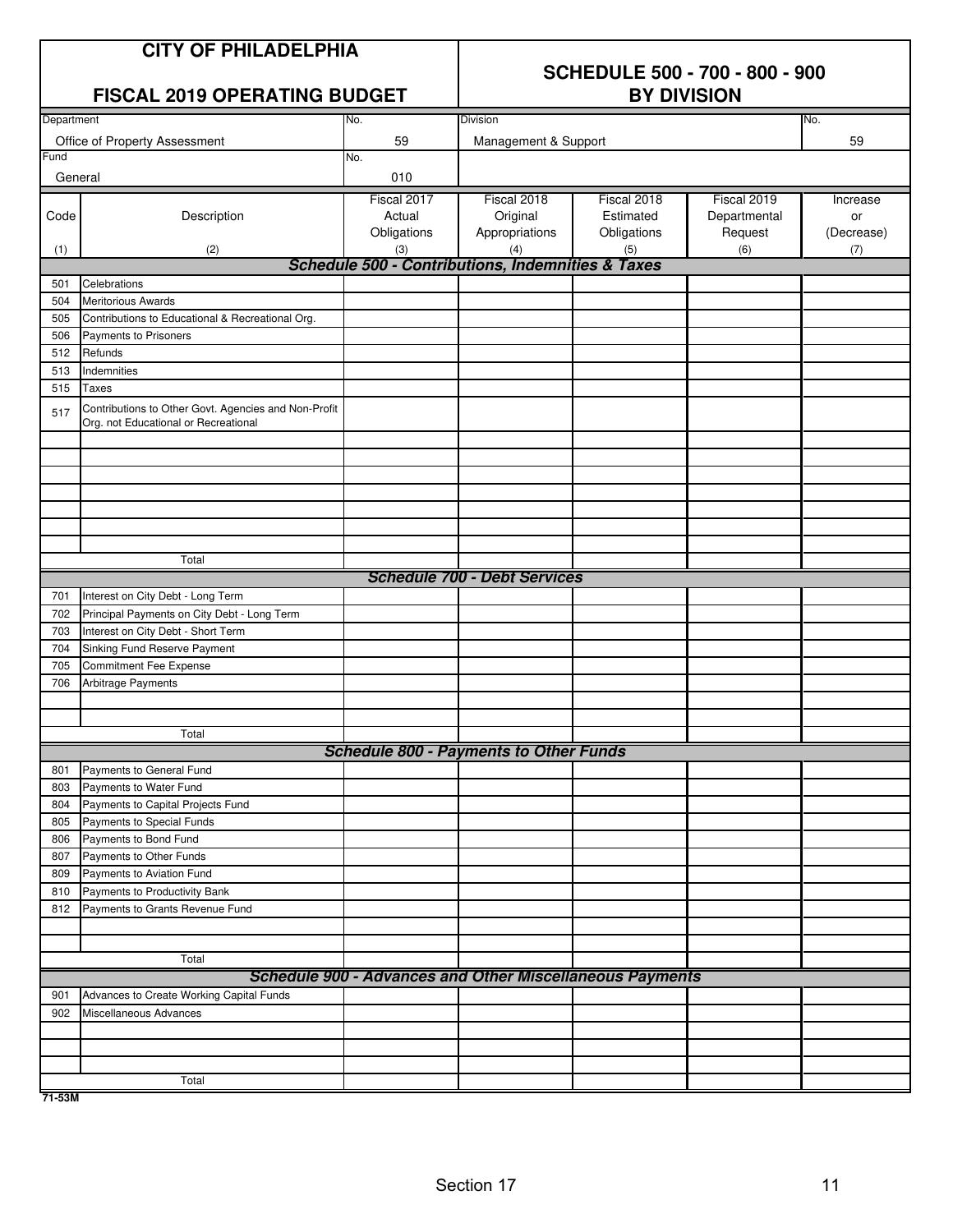|              | <b>CITY OF PHILADELPHIA</b><br><b>FISCAL 2019 OPERATING BUDGET</b>   |                  |                       | <b>SUPPORTING DETAIL:</b><br><b>PROFESSIONAL SERVICES AND</b><br><b>CARE OF INDIVIDUALS, BY DIVISION</b> |                          |                                                                          |                  |
|--------------|----------------------------------------------------------------------|------------------|-----------------------|----------------------------------------------------------------------------------------------------------|--------------------------|--------------------------------------------------------------------------|------------------|
| Department   |                                                                      |                  | No.                   | Division                                                                                                 |                          |                                                                          | No.              |
|              | Office of Property Assessment                                        |                  | 59                    | Management & Support                                                                                     |                          |                                                                          | 59               |
| Fund         |                                                                      |                  | No.                   |                                                                                                          |                          |                                                                          |                  |
| General      |                                                                      |                  | 010                   |                                                                                                          |                          |                                                                          |                  |
|              |                                                                      |                  | Fiscal 2017           | Fiscal 2018                                                                                              | Fiscal 2018              | Fiscal 2019                                                              | Increase         |
| Class        | Description                                                          |                  | Actual<br>Obligations | Original<br>Appropriation                                                                                | Estimated<br>Obligations | Department<br>Request                                                    | or<br>(Decrease) |
| (1)          | (2)                                                                  |                  | (3)                   | (4)                                                                                                      | (5)                      | (6)                                                                      | (7)              |
| 250s         | Professional Services (250-254, 257-259)                             |                  | 907,303               | 1,486,378                                                                                                | 1,351,378                | 1,561,378                                                                | 210,000          |
| 290          | Payments for Care of Individuals                                     |                  |                       |                                                                                                          |                          |                                                                          |                  |
| Minor        | Name of Contractor                                                   | Fiscal 2017      | Fiscal 2018           | Fiscal 2018                                                                                              | Fiscal 2019              | Describe purpose or scope of                                             |                  |
| Object       | or Provider                                                          | Actual           | Original              | Estimated                                                                                                | Department               | service provided. Include, if                                            |                  |
| Code         |                                                                      | Obligations      | Appropriation         | Obligations                                                                                              | Request                  | applicable, unit cost of service.<br><b>Customer Service Call Center</b> |                  |
| 0250<br>0250 | Linebarger Gogglan Blair & Sampson LLP<br>Doyle Real Estate Advisors | 264,671<br>7,200 | 228,378<br>90,000     | 228,378<br>90,000                                                                                        | 228,378                  | 90,000 Appraisal Consultant                                              |                  |
| 0250         | <b>Vanguard Direct</b>                                               | 83,884           | 98,000                | 98,000                                                                                                   | 138,000                  | <b>First Level Review Assessment</b>                                     |                  |
| 0250         | RCDH of Pennsylvania                                                 | 131,981          | 500,000               | 500,000                                                                                                  |                          | 500,000 Commercial Consultant                                            |                  |
| 0250         | <b>Robert Gloudemans</b>                                             | 24,500           | 30,000                | 30,000                                                                                                   |                          | 30,000 Real Estate Modeling Consultant                                   |                  |
| 0250         | <b>Geraldine Dougherty</b>                                           |                  | 20,000                | 20,000                                                                                                   |                          | 20,000 Assessment Consultant                                             |                  |
| 0250         | Robert Ludwig Inc.                                                   |                  | 20,000                | 20,000                                                                                                   |                          | 20,000 Assessment Consultant                                             |                  |
| 0250         | Vendors to be determined                                             | 268,681          | 475,000               | 340,000                                                                                                  |                          | 510,000 Assessment Consultant                                            |                  |
| 0250         | <b>Drexel University</b>                                             | 25,000           |                       |                                                                                                          |                          |                                                                          |                  |
|              | Total Class 250                                                      | 805,917          | 1,461,378             | 1,326,378                                                                                                | 1,536,378                |                                                                          |                  |
| 0251         | <b>Plante Moran</b>                                                  | 100,936          | 15,000                | 15,000                                                                                                   |                          | 15,000 Consultant                                                        |                  |
|              | 0252 Alex Raju                                                       | 225              |                       |                                                                                                          |                          | Accounting/Auditing Services                                             |                  |
|              | 0252 Robin Enoch                                                     | 225              |                       |                                                                                                          |                          | <b>Accounting/Auditing Services</b>                                      |                  |
|              | Total Class 252                                                      | 450              |                       |                                                                                                          |                          |                                                                          |                  |
|              | 0258 Court Reporters                                                 |                  | 10,000                | 10,000                                                                                                   |                          | 10,000 Stenography service                                               |                  |
|              |                                                                      |                  |                       |                                                                                                          |                          |                                                                          |                  |
|              |                                                                      |                  |                       |                                                                                                          |                          |                                                                          |                  |
|              |                                                                      |                  |                       |                                                                                                          |                          |                                                                          |                  |
|              |                                                                      |                  |                       |                                                                                                          |                          |                                                                          |                  |
|              |                                                                      |                  |                       |                                                                                                          |                          |                                                                          |                  |
|              |                                                                      |                  |                       |                                                                                                          |                          |                                                                          |                  |
|              |                                                                      |                  |                       |                                                                                                          |                          |                                                                          |                  |
|              |                                                                      |                  |                       |                                                                                                          |                          |                                                                          |                  |
|              |                                                                      |                  |                       |                                                                                                          |                          |                                                                          |                  |
| 71-53N       |                                                                      |                  |                       |                                                                                                          |                          |                                                                          |                  |